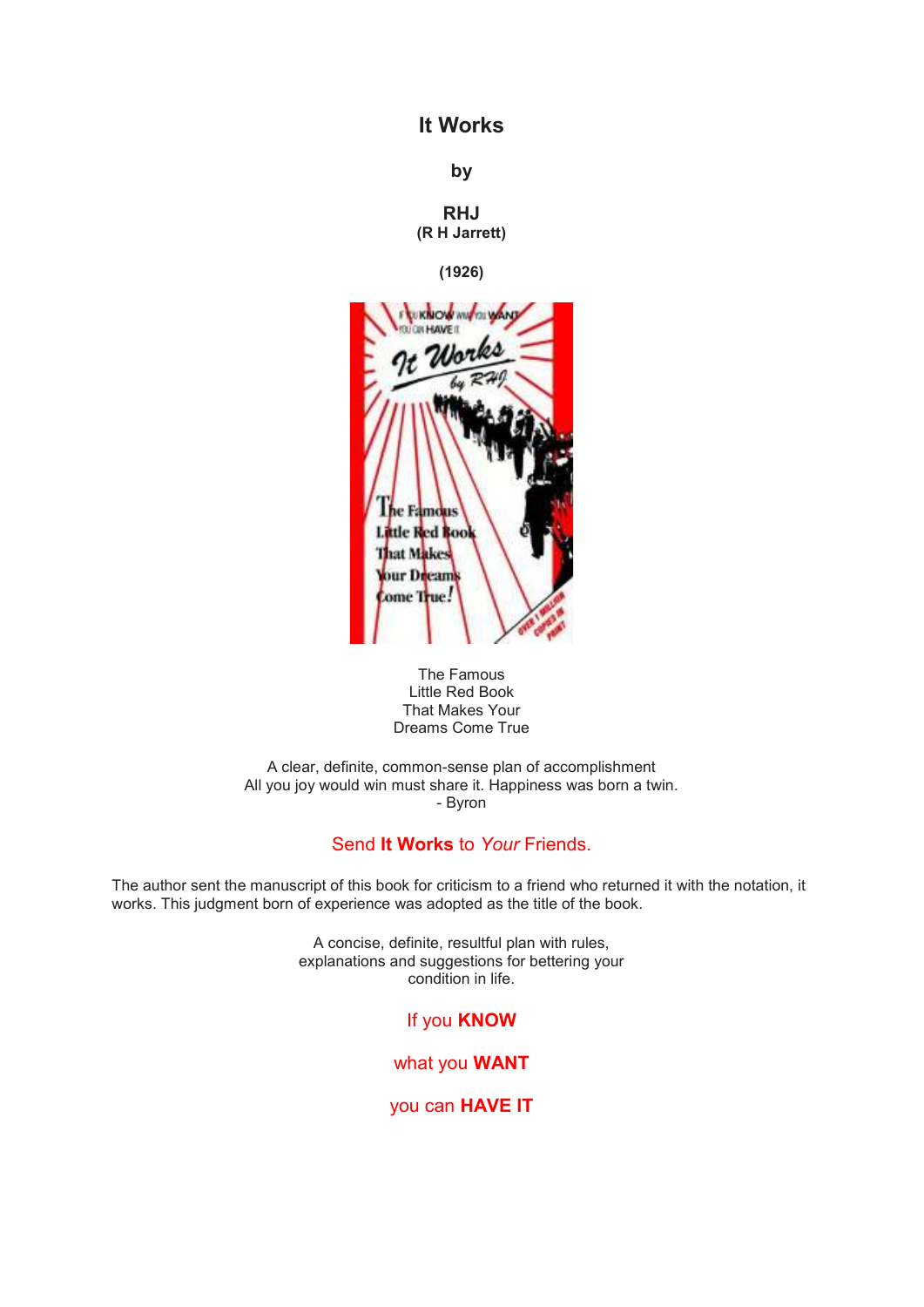The man who wrote this book is highly successful and widely known for his generosity and helpful spirit. He gives full credit for all that he has accomplished in mastering circumstances, accumulating wealth and wining friends to the silent working out of the simple, powerful truth which he tells of in his work. He shows you here an easy, open road to a larger, happier life. Knowing that the greatest good comes form helping others without expecting praise, the author of this work has requested that his name be omitted.

### **What is the real secret of obtaining desirable possessions?**

Are some people born under a lucky star or other charm which enables them to have all that which seems so desirable, and if not, what is the cause of the difference in conditions under which men live?

Many years ago, feeling that there must be a logical answer to this question, I decided to find out, if possible, what it was. I found the answer to my own satisfaction, and for years, have given the information to others who have used it successfully.

From a scientific, psychological or theological viewpoint, some of the following statements may be interpreted as incorrect, but nevertheless, the plan has brought the results desired to those who have followed the simple instructions and it is my sincere belief that I am now presenting it in a way which will bring happiness and possessions to many more.

"If wishes were horses, beggars would ride", is the attitude taken by the average man and woman in regard to possessions. They are not aware of a power so near that it is overlooked; so simple in operation that it is difficult to conceive; and so sure in results that it is not made use of consciously, or recognized as *the cause of failure of success*.

"Gee, I wish that were mine," is the outburst of Jimmy, the office boy, as a new red roadster goes by; and Florence, the telephone operator, expresses the same thought regarding a ring in the jeweler's window; while poor old Jones, the bookkeeper, during the Sunday stroll, replies to his wife "Yes, dear, it would be nice to have a home like that, but it is out of the question. We will have to continue to rent". Landem, the salesman, protests that he does all the work, gets the short end of the money and will some day quit his job and find a real one, and President Bondum, in his private sanctorum, voices a bitter tirade against the annual attack of hay-fever.

At home it is much the same. Last evening, father declared that daughter Mabel was headed straight for disaster, and today, mother's allowance problem and other trying affairs fade into insignificance as she exclaims, "This is the last straw. Robert's school teacher wants to see me this afternoon. His reports are terrible, I know, but I'm late for Bridge now. She'll have to wait until tomorrow". So goes the endless stream of expressions like these from millions of people in all classes who give no thought to what they really want, *and who are getting all they are entitled to or expect*.

If you are of these millions of thoughtless talkers or wishers and would like a decided change from your present condition, you can have it; but first of all you must *know what you want* and this is no easy task. When you can train your *objective mind* (the mind you use every day) to decide definitely upon the things or conditions you desire, you will have taken your first big step in accomplishing or securing what you know you want.

To get what you want is no more mysterious or uncertain than the radio waves all around you. Tune in correctly and you get a perfect result, but to do this, it is, of course, necessary to know something of your equipment and have a plan of operation.

You have within you a *mighty power*, anxious and willing to serve you, a *power capable* of giving you *that which you earnestly desire*. This power is described by Thomson Jay Hudson, Ph.D., LL.D., author of "The Law of Psychic Phenomena" as your subjective mind. Other learned writers use different names and terns, *but all agree that it is omnipotent*. Therefore, I call this Power, "Emmanuel" (God in us).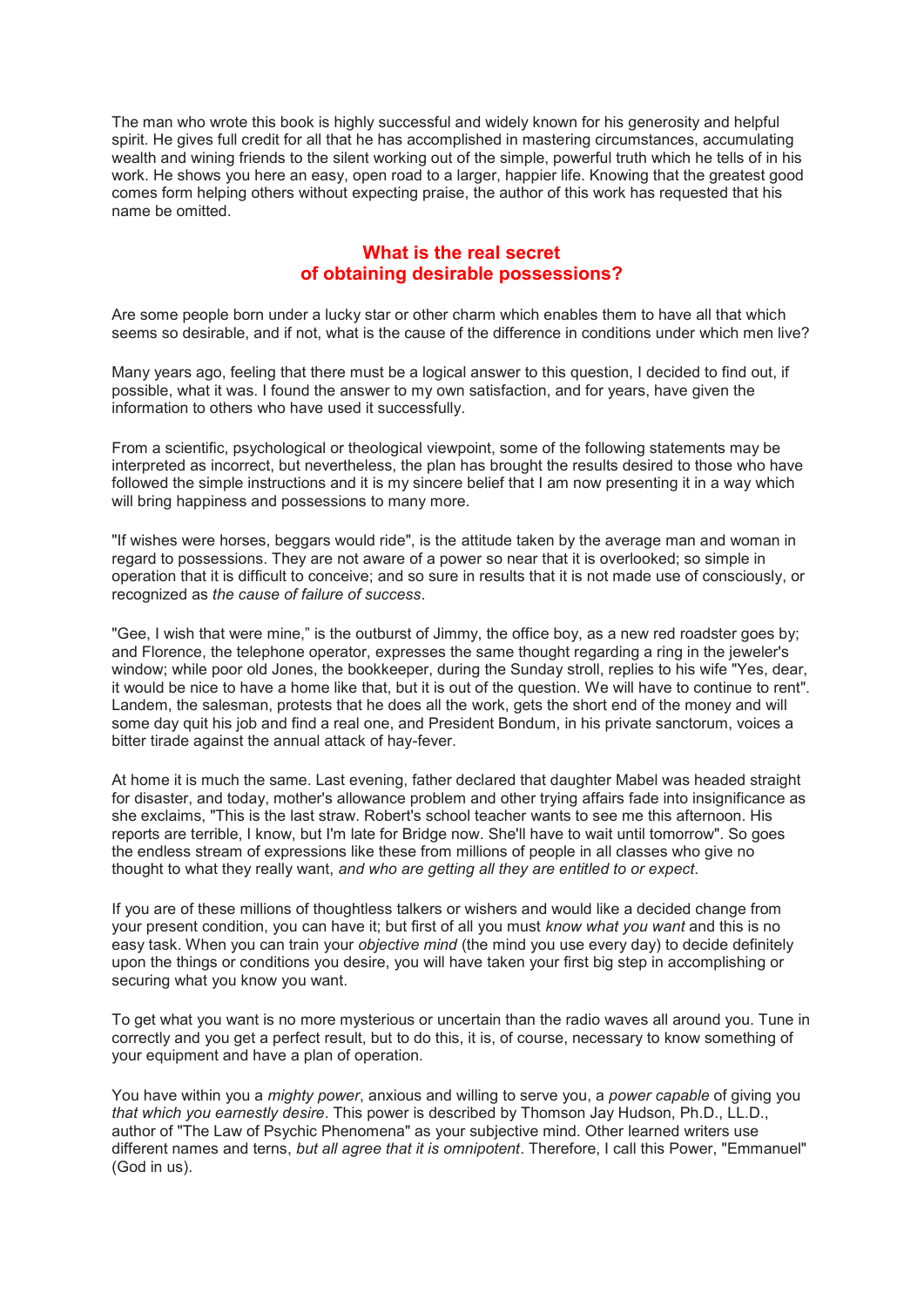Regardless of the name of the Great Power, or the conscious admission of a God, the Power is *capable and willing* to carry to a complete and perfect conclusion very earnest desire of your objective mind, but you must be really in earnest about what you want. Occasional wishing or half-hearted wanting does not form a perfect connection or communication with *your omnipotent power*. You must be in earnest, *sincerely and truthfully* desiring certain conditions or things, mental, physical or spiritual.

*Your objective mind and will are so vacillating that you usually only WISH for things and the wonderful, capable power within you does not function*.

Most wishes are simply vocal expressions. Jimmy, the office boy, gave no thought of possessing the red roadster. Landem, the sales, was not thinking of any other job or even thinking at all. President Bondum knew he had hay fever and was expecting it. Father's business was quite successful and mother no doubt brought home first prize from the Bridge party, that day, but they had no fixed idea of what they really wanted their children to accomplish and were actually helping to bring about the unhappy conditions which existed.

If you are in earnest about changing you present condition, here is a *concise, definite, resultful plan, with rules, explanations and suggestions*.

## **THE PLAN**

Write down on paper in order of their importance the things and conditions you really want. Do not be afraid of wanting too much. Go the limit in writing down your wants. Change the list daily, adding to or taking from it, until you have it about right. Do not be discouraged on account of changes, as this is natural. There will always be changes and additions with accomplishments and increasing desires.

## **THREE POSITIVE RULES OF ACCOMPLISHMENT**

*1) Read the list of what you want three times each day: morning, noon and night.* 

*2) Think of what you want as often as possible.* 

*3) Do not talk to any one about your plan except to the Great Power within you which will unfold to your Objective Mind the method of accomplishment.* 

It is obvious that you can not acquire faith at the start. Some of your desires, from all practical reasoning, may seem positively unattainable; but, nevertheless, write them down on your list in their proper place of importance to you.

There is no need to analyze how this Power within you is going to accomplish your desires. Such a procedure is as unnecessary as trying to figure out why a grain of corn placed in fertile soil shoots up a green stalk, blossoms and produces an ear of corn containing hundreds of grains, each capable of doing what the one grain did. If you will follow this definite plan and carry out the three simple rules, the method of accomplishment will unfold quite as mysteriously as the ear of corn appears on the stalk, and in most cases much sooner than you expect.

When new desires, deserving position at or about the top of your list, come to you, then you may rest assured you are progressing correctly.

Removing from your list items which at first you thought you wanted, *is another sure indication of progress.* 

It is natural to be skeptical and have doubts, distrust and questionings, but when these thoughts arise, get out your list. Read it over; or if you have it memorized, talk to your inner self about your desires until the doubts that interfere with your progress are gone. Remember, nothing can prevent your having that which you earnestly desire. Others have these things. Why not you?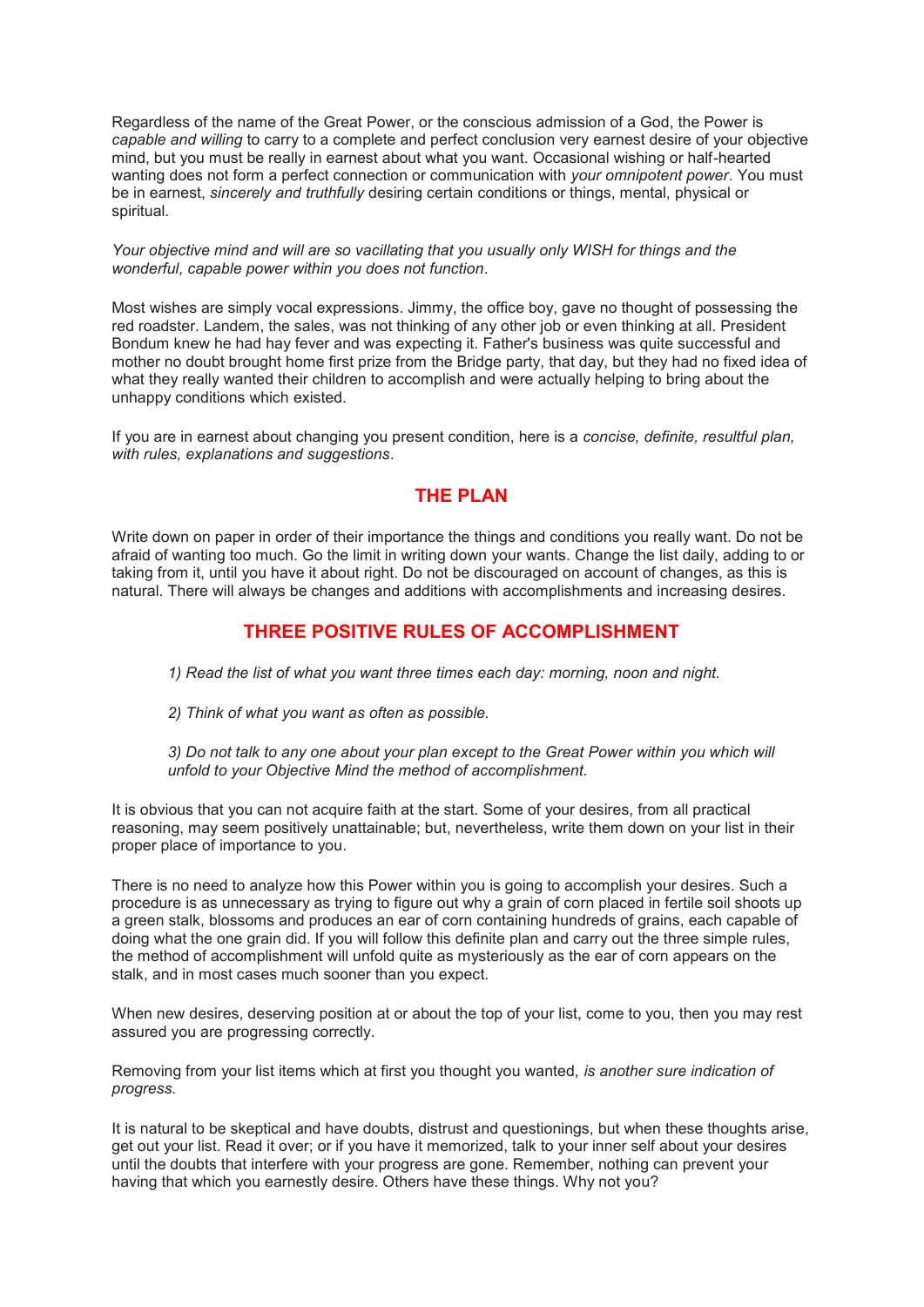The Omnipotent Power within you does not enter into any controversial argument. *It is waiting and willing to serve when you are ready*, but you objective mind is so susceptible to suggestion that it is almost impossible to make any satisfactory progress when surrounded by skeptics. Therefore, choose your friends carefully and associate with people who now have some of the things you really want, but *do not discuss your method of accomplishment with them.* 

Put down on your list of wants such material things as money, home, automobile, or whatever it may be, but do not stop there. Be more definite. If you want an automobile, decide *what kind, style, price, color*, and all the other details, including *when* you want it. If you want a home, plan the structure, grounds and furnishings. Decide on location and cost. If you want money, write down the amount. If you want to break a record in your business, put it down. It may be a sales record. If so, write out the total, the date required, then the number of items you must sell to make it, also list your prospects and put after each name the sum expected. This may seem very foolish at first, but you can never realize your desires if you do not *know positively and in detail what you want and when you want it*. If you can not decide this, you are not in earnest. You must be definite, and when you are, results will be surprising and almost unbelievable.

A natural and ancient enemy will no doubt appear when you get your first taste of accomplishment. This enemy is Discredit, in form of such thoughts as: "It can't be possible; it just happened to be. What a remarkable coincidence!.

When such thoughts occur *give thanks and assert credit to your Omnipotent Power* for the accomplishment. By doing this, you gain assurance and more accomplishment, and in time, prove to yourself that *there is a law, which actually works* - at all times - when you are in tune with it.

Sincere and earnest thanks can not be given without gratitude and it is impossible to be thankful and grateful without being happy. Therefore, when you are thinking your greatest and best friend, *your Omnipotent Power*, for the gifts received, do so *with all your soul, and let it be reflected in your face*. The Power and what it does is beyond understanding. Do not try to understand it, but *accept the accomplishment* with thankfulness, happiness and strengthened faith.

#### **CAUTION**

*It is possible to want and obtain that which will make you miserable; that which will wreck the happiness of others; that which will cause sickness and death; that which will rob you of eternal life.* You can have what you want, but you must take all that goes with it: so in planning your wants, *plan that which you are sure will give to you and your fellow man the greatest good here on earth; thus paving the way to that future hope beyond the pale of human understanding.* 

This method of securing what you want applies to everything you are capable of desiring and the scope being so great, it is suggested that your first list consist of only those things with which you are quite familiar, such as an amount of money or accomplishment, or the possession of material things. Such desires as these are more easily and quickly obtained than the discontinuance of fixed habits, the welfare of others and the healing of mental or bodily ills.

Accomplish the lesser things first. Then take the next step, and when that is accomplished, you will seek the higher and really important objectives in life, but long before you reach this stage of your progress, many worth while desires will find their place on your list. One will be to help others as you have been helped.

*Great is the reward to those who help and give without thought of self, as it is impossible to be unselfish without gain.*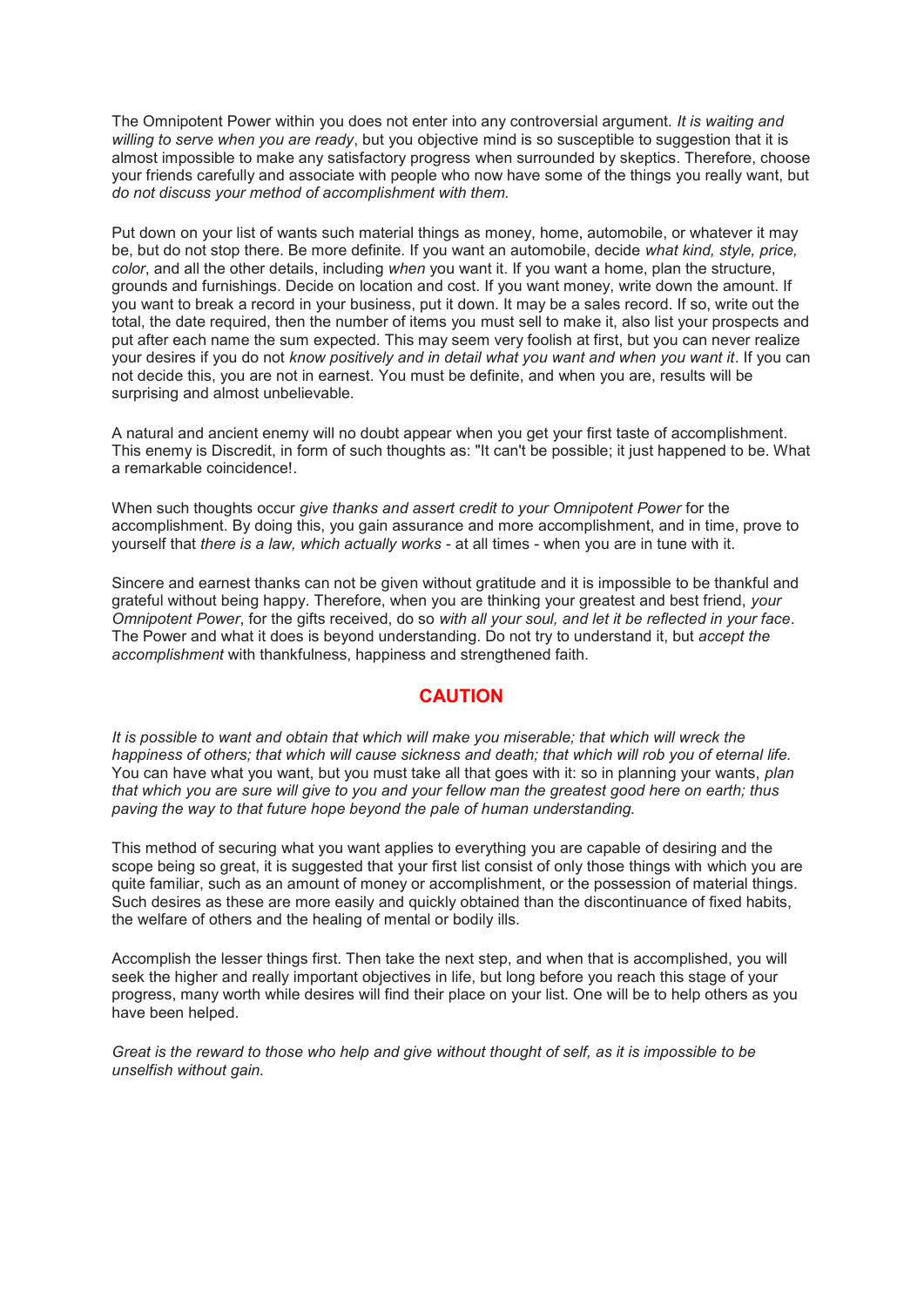#### **IN CONCLUSION**

A short while ago, Dr. Emil Cou came to this country and showed thousands of people how to help themselves. Thousands of others spoofed at the idea, refused his assistance and are today where they were before his visit.

So with the statements and plan presented to you now. You can reject or accept. You can remain as you are or *have anything you want*. The choice is yours, but God grant that you may find in this short volume the inspiration to choose aright, follow the plan and thereby obtain, as so many others have, all things, whatever they may be, that you desire.

#### Read the entire book over again, *and again*, **AND THEN AGAIN.**

Memorize the three simple rules.

*Test them now* on what you want most *this minute*.

This book could have extended easily over 350 pages but it has been deliberately shortened to make it as easy as possible for you to read, understand and use. Will you try it? Thousands of bettered lives will testify to the fact that "It Works".

## **A Letter to You from the Author**

Dear Reader:

The great possessions of life are all GIFTS mysteriously bestowed: sight, hearing, aspiration, love or life itself.

The same is true of ideas - the richest of them are given to us, as for instance, the powerful idea which this book has given you. What are you going to do with it? Are you surprised when I tell you the most profitable thing you can do is to give it away?

You can do this in an easy and practical way by having this book sent to those you know who NEED it. In this way, you can help in the distribution of this worth-while effort to make the lives of others better and happier.

You know people who are standing still or who are worried and discouraged. This is your chance to HELP THEM HELP THEMSELVES.

If you withhold this book from them you will lose the conscious satisfaction that comes from doing good. If you see that they get this book, then you put yourself in line with the Law of Life which says, "You get by giving", and you may rightly expect prosperity and achievement.

At the very least you will have the inner sense of having done a good deed with no hope of being openly thanked and your reward will come secretly in added power and larger life.

THE AUTHOR